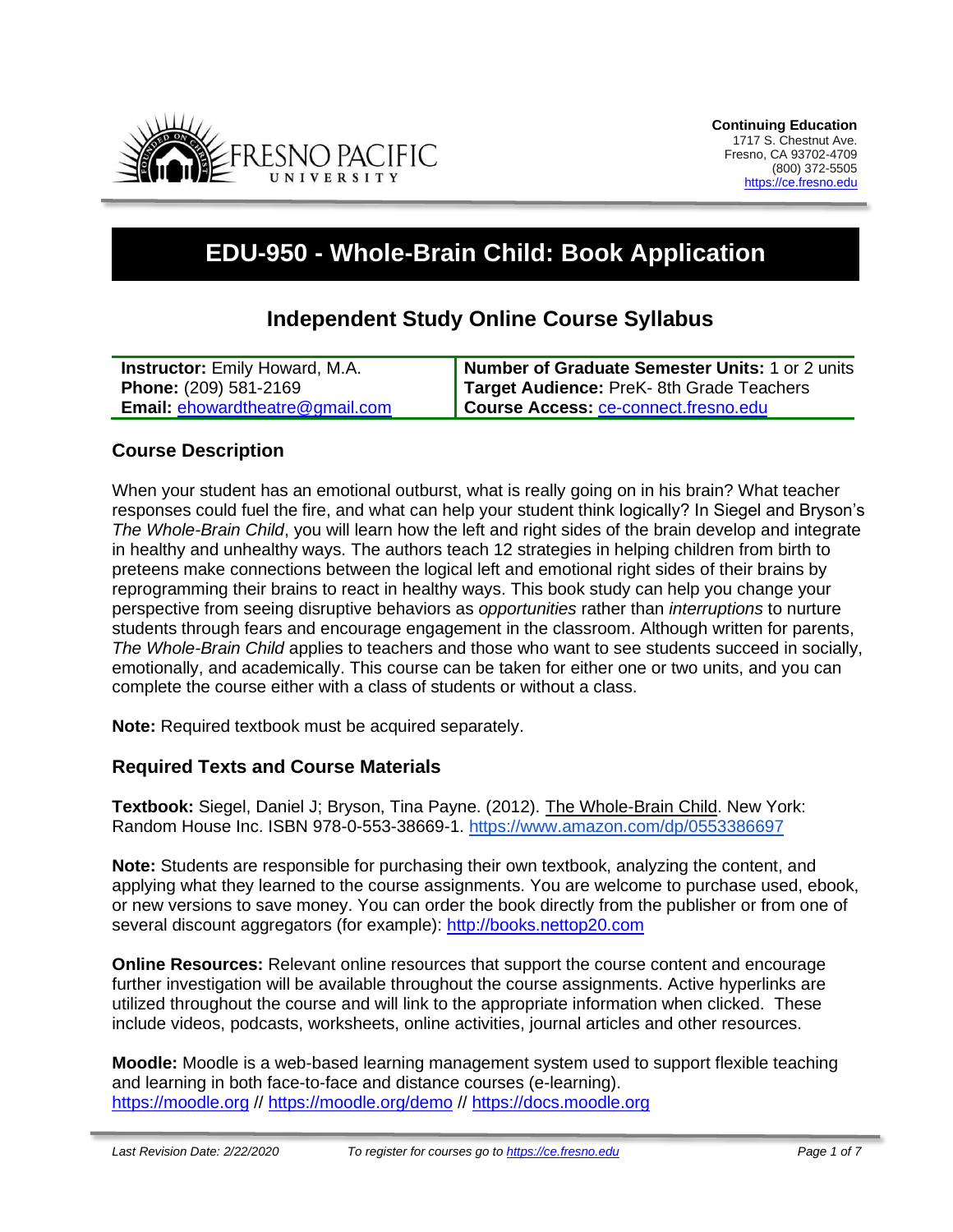### **Course Dates**

Self-paced; students may enroll at any time and take up to one year, from the date of registration, to complete assignments. Students may complete assignments in no less than three weeks for a 3 unit course (one week per unit).

### **National Standards Addressed in This Course**

#### **National Board for Professional Teaching Standards (NBPTS)**

[\(http://www.nbpts.org/standards-five-core-propositions/\)](http://www.nbpts.org/standards-five-core-propositions/)

First published in 1989 and updated in 2016, *[What Teachers Should Know and Be Able to Do](http://www.accomplishedteacher.org/)* articulates the National Board's Five Core Propositions for teaching. The Five Core Propositions comparable to medicine's Hippocratic Oath — set forth the profession's vision for accomplished teaching. Together, the propositions form the basis of all National Board Standards and the foundation for National Board Certification. Course assignments have been designed so students can demonstrate excellence against these professional teaching standards whenever possible.

- Proposition 1: Teachers are committed to students and their learning
- Proposition 2: Teachers know the subject they teach and how to teach those subjects to students
- Proposition 3: Teachers are responsible for managing and monitoring student learning
- Proposition 4: Teachers think systematically about their practice and learn from experience
- Proposition 5: Teachers are members of learning communities

### **Continuing Education Program Student Learning Outcomes**

| CE <sub>1</sub> | Demonstrate proficient written communication by articulating a clear focus,<br>synthesizing arguments, and utilizing standard formats in order to inform and<br>persuade others, and present information applicable to targeted use.                                    |
|-----------------|-------------------------------------------------------------------------------------------------------------------------------------------------------------------------------------------------------------------------------------------------------------------------|
| CE <sub>2</sub> | Demonstrate comprehension of content-specific knowledge and the ability to apply it<br>in theoretical, personal, professional, or societal contexts.                                                                                                                    |
| CE <sub>3</sub> | Reflect on their personal and professional growth and provide evidence of how such<br>reflection is utilized to manage personal and professional improvement.                                                                                                           |
| CE <sub>4</sub> | Apply critical thinking competencies by generating probing questions, recognizing<br>underlying assumptions, interpreting and evaluating relevant information, and<br>applying their understandings to the professional setting.                                        |
| CE <sub>5</sub> | Reflect on values that inspire high standards of professional and ethical behavior as<br>they pursue excellence in applying new learning to their chosen field.                                                                                                         |
| CE <sub>6</sub> | Identify information needed in order to fully understand a topic or task, organize that<br>information, identify the best sources of information for a given enquiry, locate and<br>critically evaluate sources, and accurately and effectively share that information. |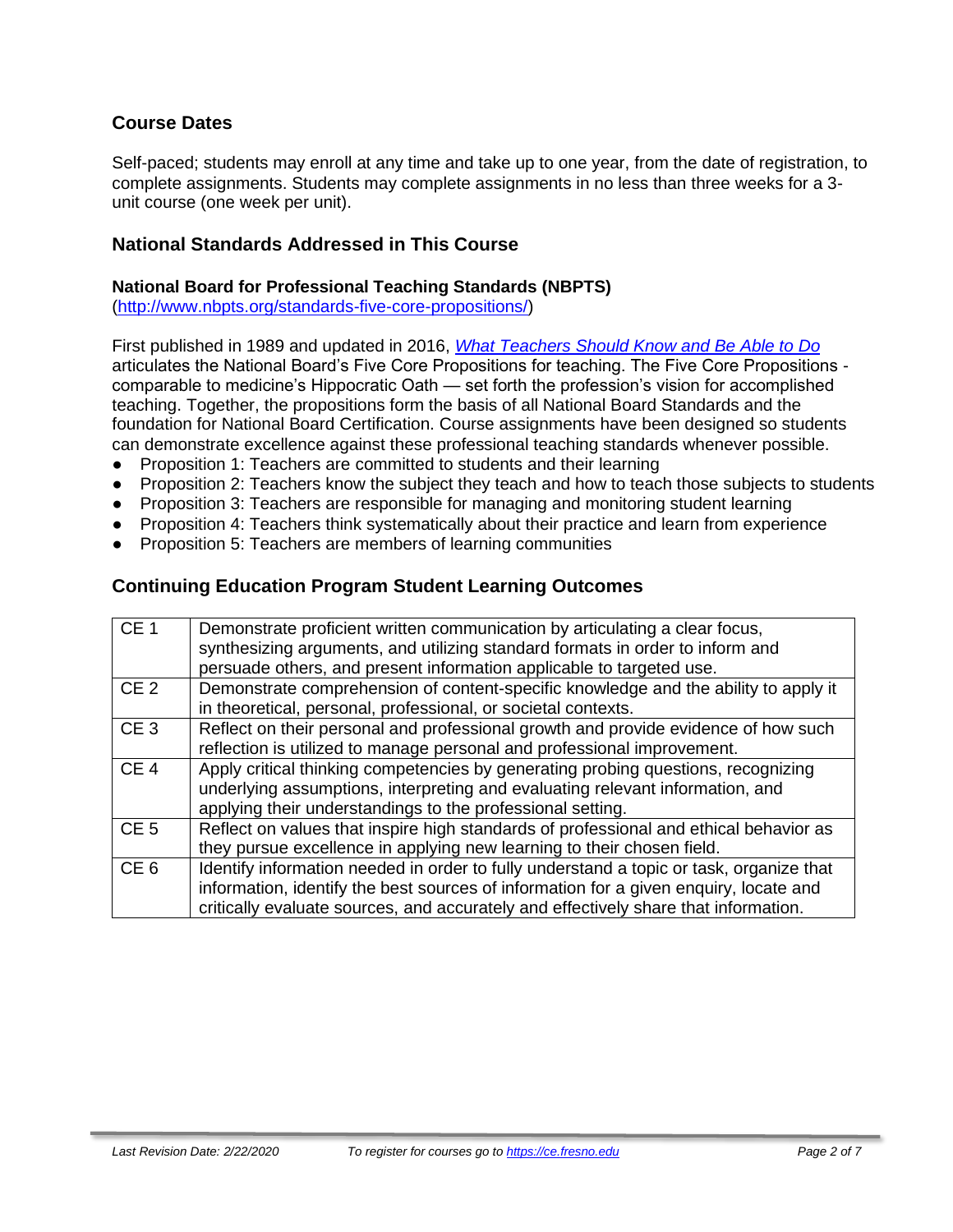# **Student Learning Outcomes (SLOs) for This Course**

|    | <b>Student Learning Outcomes for This Course</b><br>By the end of this course student will be able to:                                             | <b>National Standards</b><br><b>Addressed in This</b><br>Course* | <b>Continuing</b><br><b>Education Program</b><br><b>Student Learning</b><br><b>Outcomes</b><br>Addressed** |
|----|----------------------------------------------------------------------------------------------------------------------------------------------------|------------------------------------------------------------------|------------------------------------------------------------------------------------------------------------|
|    | 1. Demonstrate knowledge of utilizing problem<br>solving strategies with the end goal of<br>nurturing their students' success in the<br>classroom. | <b>NBPTS1</b>                                                    | CE 1, 2, 3, 4, 5, 6                                                                                        |
|    | 2. Evaluate various motivational strategies and<br>how to apply them to academic success.                                                          | <b>NBPTS 1, 3, 4</b>                                             | CE <sub>4</sub>                                                                                            |
| 3. | Engage in collaboration with other teachers<br>to share ideas and discuss elements of best<br>practices.                                           | <b>NBPTS5</b>                                                    | CE <sub>6</sub>                                                                                            |
|    | 4. Evaluate his/her own current method of<br>addressing classroom behavioral issues and<br>set realistic goals for making positive<br>changes.     | <b>NBPTS 2, 3, 4</b>                                             | CE 3, 4, 5                                                                                                 |
| 5. | Describe personal communication styles.                                                                                                            | <b>NBPTS4</b>                                                    | CE <sub>2</sub>                                                                                            |

\* Please refer to the section on **National Standards Addressed in This Course**

\*\* Please refer to the section on **Continuing Education Program Student Learning Outcomes**

## **Topics, Assignments, and Activities**

| <b>Module</b><br><b>Module Title</b>                                                | <b>Module Assignments and Activities</b><br>(COMPLETE MODULES 1-5 FOR ONE UNIT)<br>(COMPLETE MODULES 1-6 FOR TWO UNITS) | <b>Points</b><br><b>Possible</b><br>for Each<br><b>Assignment</b> |
|-------------------------------------------------------------------------------------|-------------------------------------------------------------------------------------------------------------------------|-------------------------------------------------------------------|
| <b>Welcome Module</b>                                                               | Introduction video<br>$\bullet$                                                                                         |                                                                   |
|                                                                                     | <b>Course Syllabus</b><br>Introduce Yourself Forum                                                                      |                                                                   |
|                                                                                     | <b>Moodle Online Tutorial</b>                                                                                           |                                                                   |
| Module $1 -$                                                                        | 1.1 Read Parenting with the Brain in Mind, Survive and<br>$\bullet$                                                     | 10 pts                                                            |
| Two Brains are                                                                      | Thrive and Respond                                                                                                      |                                                                   |
| <b>Better Than One</b><br>1.2 Read Whole-Brain Strategies #1, #2, Quiz<br>$\bullet$ |                                                                                                                         | 10 pts                                                            |
| Module $2 -$<br>Building the<br>Staircase of the<br>Mind                            | 2.1 Read Whole-Brain Strategies #3, #4, #5,<br>$\bullet$<br>Write letter to fictional parent.                           | 10 pts                                                            |
| Module $3-$<br>Kill the Butterflies!                                                | 3.1 Read Whole-Brain Strategies #6, #7, complete<br>$\bullet$<br>glossary assignment                                    |                                                                   |
| Module $4-$                                                                         | 4.1 Read Whole-Brain Strategy #8, #9, Quiz                                                                              | 10 pts                                                            |
| The United States of<br>Me                                                          | 4.2 Forum<br>$\bullet$                                                                                                  | 5 pts                                                             |
| Module $5-$<br>The Me-We                                                            | 5.1 Read Whole-Brain Strategy #11, #12, Conclusion,<br>$\bullet$<br>Complete blog report                                | 10 pts                                                            |
| Connection                                                                          | 5.2 Book Quiz                                                                                                           | 10 pts                                                            |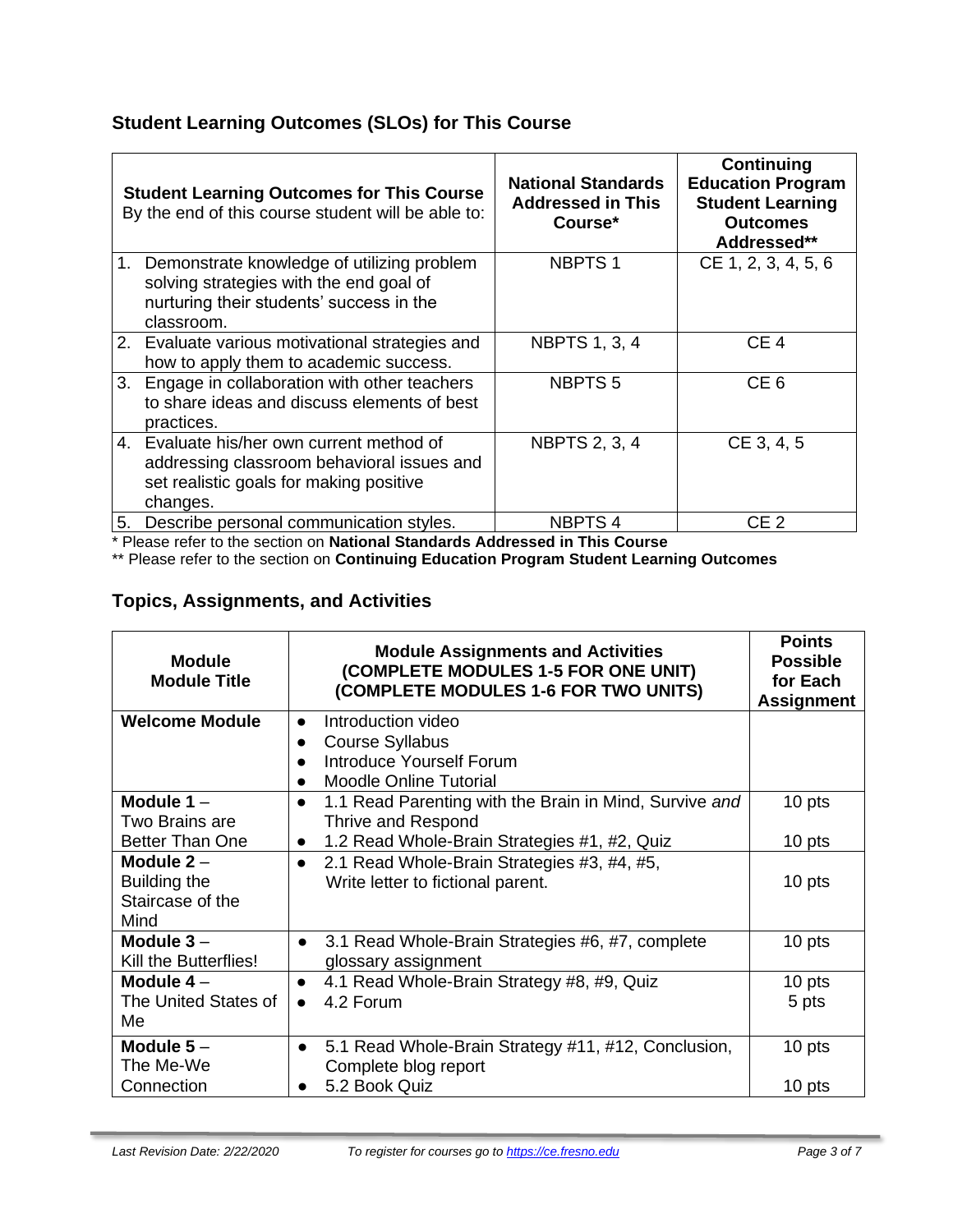| Module $6-$                  | ADDITIONAL MODULE FOR TWO UNIT OPTION                              |            |
|------------------------------|--------------------------------------------------------------------|------------|
| <b>Practical Application</b> | 6.1 Create, administer, and share results of a Survey<br>$\bullet$ | 30 pts     |
|                              | 6.2 Choice Assignment                                              | 30 pts     |
|                              | 6.3 Final Forum - Share Experience                                 | 5 pts      |
| Course Wrap-up-              | • Final Reflection Forum                                           |            |
| Grading and                  | • Course Evaluation                                                |            |
| Evaluation                   | <b>Course Completion Checklist</b>                                 |            |
|                              | <b>Grade Request / Transcript Request</b>                          |            |
|                              | <b>TOTAL POINTS (One Unit)</b>                                     | 75 points  |
|                              | <b>TOTAL POINTS (Two Units)</b>                                    | 140 points |

### **Grading Policies, Rubrics, and Requirements for Assignments**

#### **Grading Policies**

- Assignments will be graded per criteria presented in the course rubrics.
- $\bullet$  A = 90-100% and B = 80-89%, (anything below 80% will not receive credit.)
- The discernment between an A or a B letter grade is at the discretion of the instructor based on the quality of work submitted (see course rubrics).
- Coursework falling below a B grade will be returned with further instructions.
- All assignments must be completed to receive a grade and are expected to reflect the quality that teacher-training institutions require of professional educators. If completed assignments do not meet this standard, students will be notified with further instructions from the instructor.

| Grade     | Percentage | <b>Description</b> | <b>Rubric</b>                                                                                                                                                                                   |
|-----------|------------|--------------------|-------------------------------------------------------------------------------------------------------------------------------------------------------------------------------------------------|
| A         | 90-100%    | Excellent          | Meets all course / assignment requirements with<br>significant evidence of subject mastery and<br>demonstration of excellent graduate level<br>professional development scholarship.            |
| B         | 80-89%     | Very Good          | Adequately meets criteria for all course/assignment<br>requirements - demonstrates subject competency<br>with very good graduate level professional<br>development scholarship.                 |
| <b>NC</b> | Below 80%  | Unacceptable       | Does not meet the minimum criteria for all<br>course/assignment requirements and demonstrated<br>little, if any, evidence of acceptable graduate level<br>professional development scholarship. |

#### **Grading Rubrics**

#### **Writing Requirements**

- **Superior:** Writing is clear, succinct, and reflects graduate level expectations. Clearly addresses all parts of the writing task. Maintains a consistent point of view and organizational structure. Include relevant facts, details, and explanations.
- **Standard:** Writing is acceptable with very few mistakes in grammar and spelling. Addresses most parts of the writing task. Maintains a mostly consistent point of view and organizational structure. Include mostly relevant facts, details, and explanations.
- **Sub-standard:** Writing contains noticeable mistakes in grammar and spelling. Does not address all parts of the writing task. Lacks a consistent point of view and organization structure. May include marginally relevant facts, details, and explanations.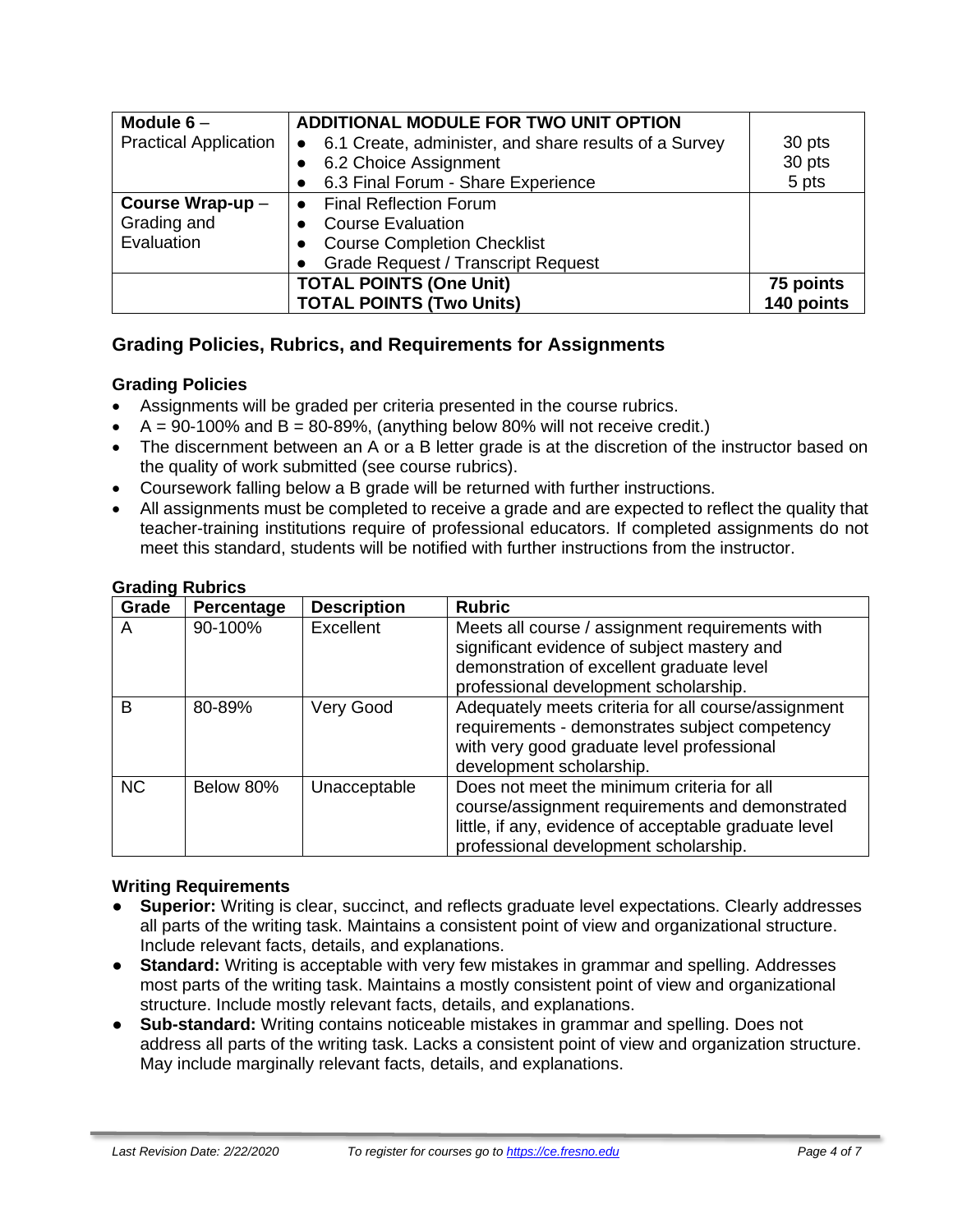#### **Lesson Plan Requirements**

- **Superior:** Instructional goals and objectives clearly stated. Instructional strategies appropriate for learning outcome(s). Method for assessing student learning and evaluating instruction is clearly delineated and authentic. All materials necessary for student and teacher to complete lesson clearly listed.
- **Standard:** Instructional goals and objectives are stated but are not easy to understand. Some instructional strategies are appropriate for learning outcome(s). Method for assessing student learning and evaluating instruction is present. Most materials necessary for student and teacher to complete lesson are listed.
- **Sub-standard:** Instructional goals and objectives are not stated. Learners cannot tell what is expected of them. Instructional strategies are missing or strategies used are inappropriate. Method for assessing student learning and evaluating instruction is missing. Materials necessary for student and teacher to complete lesson are missing.

### **Discussion Forum Requirements**

- **Superior:** Response was at least 1 page (3 fully developed paragraphs) in length. Thoroughly answered all the posed questions, followed all the assignment directions, proper grammar and no spelling errors. Language is clear, concise, and easy to understand. Uses terminology appropriately and is logically organized.
- **Standard:** Response was ½ to 1 page in length (2-3 fully developed paragraphs). Answered all the questions but did not provide an in-depth analysis, followed most of the assignment directions, proper grammar and no spelling errors. Language is comprehensible, but there a few passages that are difficult to understand. The organization is generally good.
- **Sub-standard:** Response was less than ½ page in length (1 paragraph). Did not answer all the required questions and/or statements or responses were superficial, vague, or unclear, did not follow the assignment directions, many grammar and spelling errors. Is adequately written, but may use some terms incorrectly; may need to be read two or more times to be understood.

### **Instructor/Student Contact Information**

Throughout the course participants will be communicating with the instructor and their classmates on a regular basis using asynchronous discussion forums. A virtual office is utilized for class questions and students are provided with instructor contact information in the event they want to make email or phone contact. In addition, students are encouraged to email or phone the instructor at any time. Students will also receive feedback on the required assignments as they are submitted.

### **Discussion Forums**

Participation is an important expectation of this course and all online courses. Online discussions promote reflection and analysis while allowing students to appreciate and evaluate positions that others express. While students may not be engaging with the same students throughout this course they will be expected to offer comments, questions, and replies to the discussion question whenever possible. The faculty role in the discussion forum is that of an observer and facilitator.

### **Coursework Hours**

Based on the Carnegie Unit standard, a unit of graduate credit measures academic credit based on the number of hours the student is engaged in learning. This includes all time spent on the course: reading the textbook, watching videos, listening to audio lessons, researching topics, writing papers, creating projects, developing lesson plans, posting to discussion boards, etc. Coursework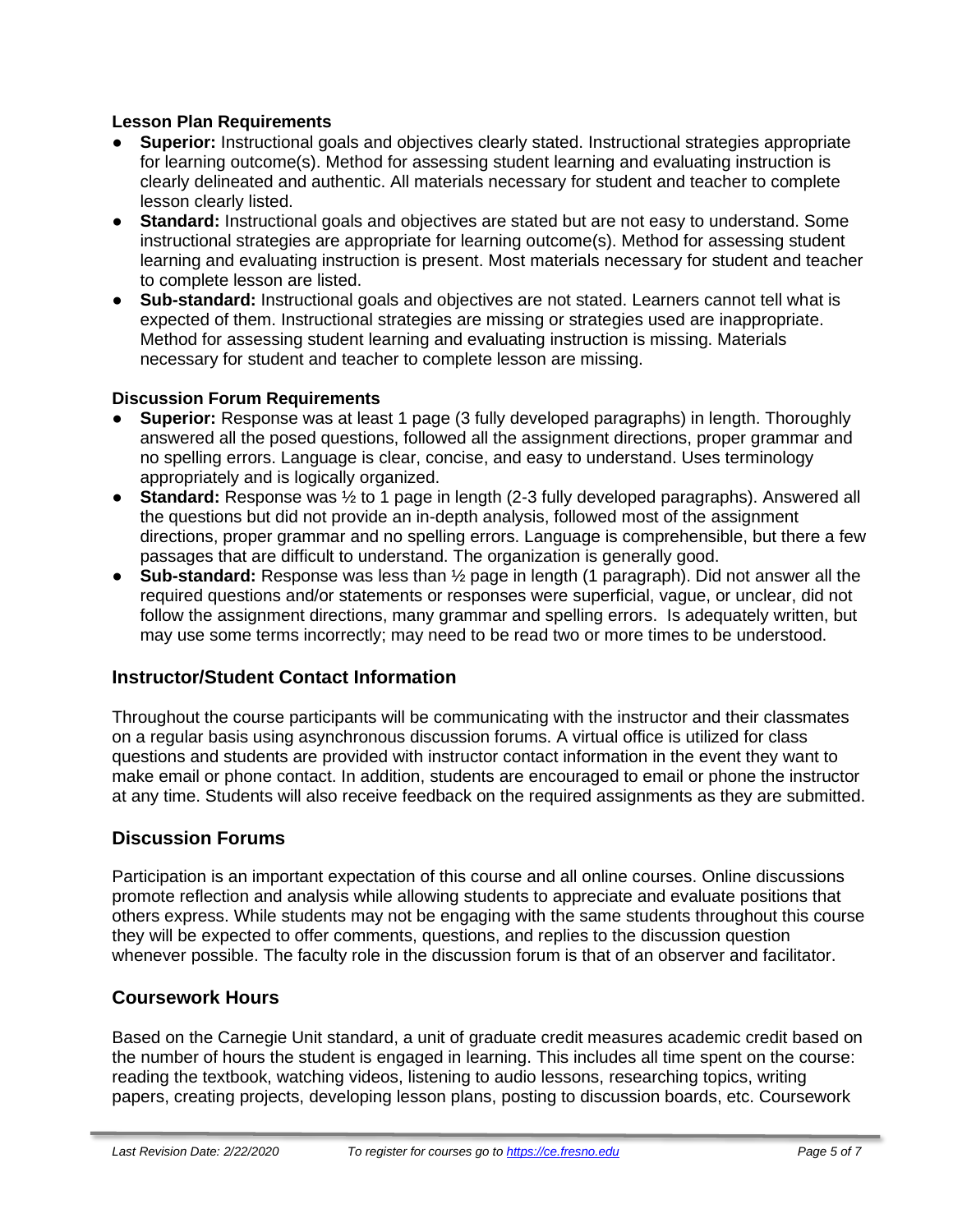offered for FPU Continuing Education graduate credit adheres to 45 hours per semester unit for the 900-level courses. Therefore, a student will spend approximately 135 hours on a typical 3-unit course.

### **Services for Students with Disabilities**

Students with disabilities are eligible for reasonable accommodations in their academic work in all classes. In order to receive assistance, the student with a disability must provide the Academic Support Center with documentation, which describes the specific disability. The documentation must be from a qualified professional in the area of the disability (i.e. psychologist, physician or educational diagnostician). Students with disabilities should contact the Academic Support Center to discuss academic and other needs as soon as they are diagnosed with a disability. Once documentation is on file, arrangements for reasonable accommodations can be made. For more information and for downloadable forms, please go to [https://www.fresno.edu/students/academic](https://www.fresno.edu/students/academic-support/services-students-disabilities)[support/services-students-disabilities.](https://www.fresno.edu/students/academic-support/services-students-disabilities)

### **Plagiarism and Academic Honesty**

All people participating in the educational process at Fresno Pacific University are expected to pursue honesty and integrity in all aspects of their academic work. Academic dishonesty, including plagiarism, will be handled per the procedures set forth in the Fresno Pacific University Catalogue <https://www.fresno.edu/students/registrars-office/academic-catalogs>

### **Technology Requirements**

To successfully complete the course requirements, course participants will need Internet access, can send and receive email, know how to manage simple files in a word processing program, and have a basic understanding of the Internet. Please remember that the instructor is not able to offer technical support. If you need technical support, please contact your Internet Service Provider.

**Moodle:** This course will be delivered totally online. Moodle is a learning management system that provides students access to online resources, documents, graded assignments, quizzes, discussion forums, etc. Moodle is easy to learn and has a friendly user interface. To learn more about Moodle, go to [https://docs.moodle.org/33/en/Student\\_FAQ.](https://docs.moodle.org/33/en/Student_FAQ) There are also some student tutorials on the Center for Online Learning website at Fresno Pacific University - [https://col.fresno.edu/student.](https://col.fresno.edu/student)

**Moodle Site Login and Passwords:** Students will need to have internet access to log onto [https://ce-connect.fresno.edu.](https://ce-connect.fresno.edu/) The username and password numbers for Moodle access will be sent to you by the university using the email address you submitted at the time of registration. The instructor will then contact you with a welcome communication. If you need help with your username and password recovery, please contact the Continuing Education office at (800) 372- 5505 or (559) 453-2000 during regular office hours - Mon-Fri 8:00 am to 5:00 pm. or email them at [prof.dev@fresno.edu.](mailto:prof.dev@fresno.edu)

**Getting Help with Moodle:** If you need help with Moodle, please contact the Center for Online Learning (COL), by telephone or the website. Help by phone (559) 453-3460 is available Mon-Thurs 8:00 am to 8:00 pm and on Fridays from 8:00 am to 5:00 pm, or by filling out a "Request Services" form at [https://col.fresno.edu/contact/request-services.](https://col.fresno.edu/contact/request-services) Please identify that you are with the "School = Continuing Education".